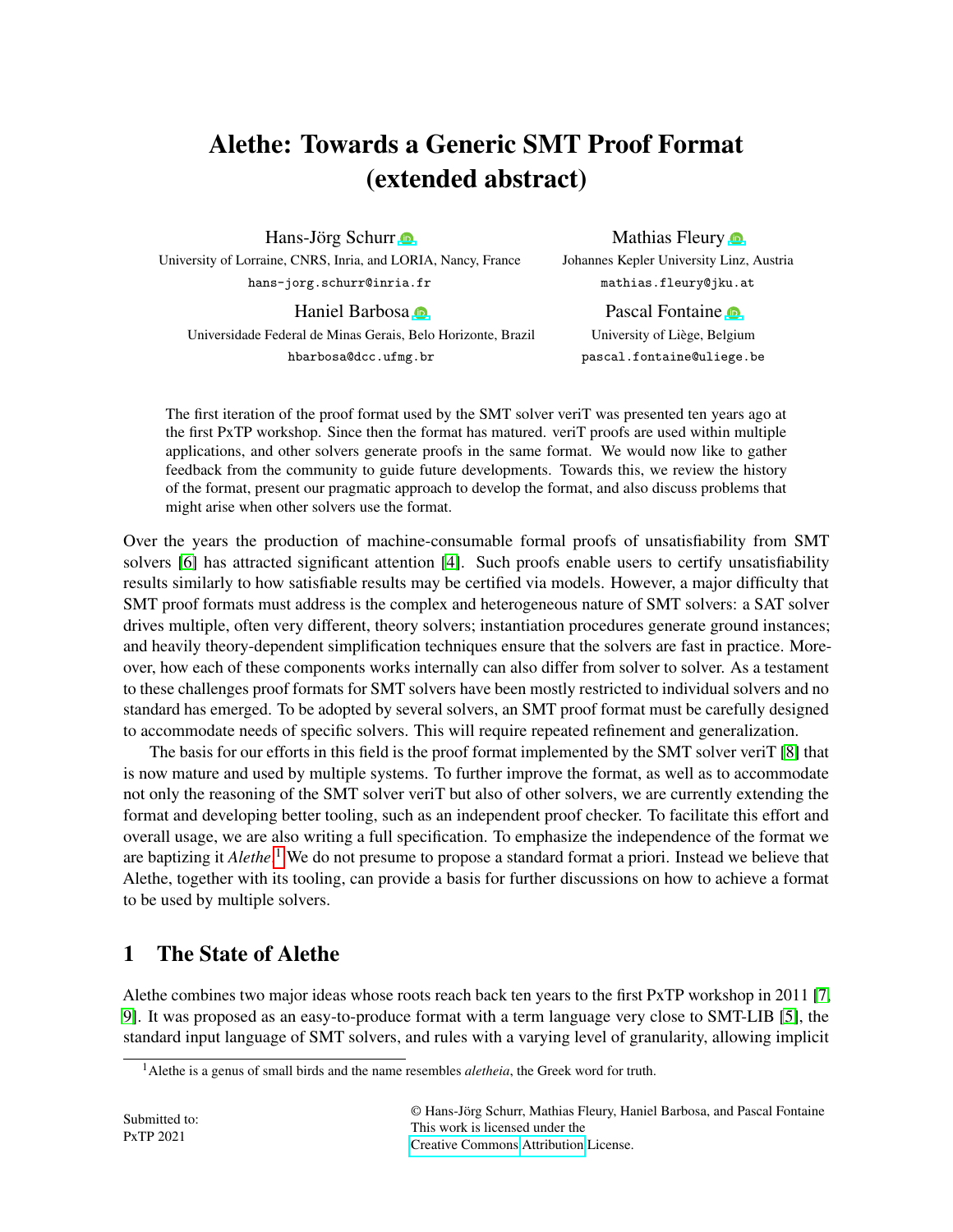proof steps in the proof and thus relying on powerful proof checkers capable of filling the gaps. Since then the format has been refined and extended [\[2\]](#page-5-6). It is now mature, supports coarse- and fine-grained proof steps capturing SMT solving for the SMT-LIB logic UFLIRA<sup>[2](#page-1-0)</sup> and can be reconstructed by the proof assistants Coq [\[1,](#page-4-0) [11\]](#page-5-7) and Isabelle [\[12,](#page-5-8) [14\]](#page-5-9). In particular, the integration with Coq was also used as a bridge for the reconstruction of proofs from the SMT solver CVC4 [\[3\]](#page-5-10) in Coq, where its proofs in the LFSC format [\[15\]](#page-5-11) were first translated into the veriT format before reconstruction. Finally, the format will also be natively supported in the upcoming  $\text{cyc5}$  solver<sup>[3](#page-1-1)</sup>.

On the one hand, Alethe uses a natural-deduction style calculus driven mostly by resolution [\[7\]](#page-5-3). To handle first-order reasoning, dedicated quantifier instantiation rules are used [\[9\]](#page-5-4). On the other hand, it implements novel ideas to express reasoning typically used for processing, such as Skolemization, renaming of variables, and other manipulations of bound variables [\[2\]](#page-5-6). While the format was always inspired by the SMT-LIB language, we recently [\[12\]](#page-5-8) changed the syntax of Alethe to closely resemble the command structure used within SMT-LIB. When possible Alethe uses existing SMT-LIB features, such as the define-fun command to define constants and the :named annotation to implement term sharing.

The following proof fragment gives a taste of the format. The fragment first renames the bound variable in the term  $\exists x$ . *f*(*x*) from *x* to *vr* and then skolemizes the quantifier. A proof is a list of commands. The *assume* command introduces an assumption, *anchor* starts a subproof, and *step* denotes an ordinary proof step. Steps are annotated with an identifier, a rule, and premises. The SMT-LIB command *definefun* defines a function. The rule *bind* used by step t1 performs the renaming of the bound variable. It uses a subproof (Steps  $t1. t1$  and  $t1. t2$ ). The subproof uses a context to denote that x is equal to vr within the subproof. The anchor command starts the subproof and introduces the context. The bind rule does not only make it possible to rename bound variables, but within the subproof it is possible to simplify the formula as done during preprocessing. The steps t2 and t3 use resolution to finish the renaming. In step t4 the bound variable is skolemized. Skolemization uses the choice binder  $\varepsilon$  and derives  $f(\varepsilon v r, f(vr))$ from ∃*vr*. *f*(*vr*). To simplify the reconstruction the choice term is introduced as a defined constant (by define-fun). Finally, resolution is used again to finish the proof.

```
(assume a0 (exists ((x A)) (f x)))
(anchor : step t1 : args (:= x yr))(step t1.t1 (cl (= x yr)) :rule cong)
(step t1.t2 (cl (= (f x) (f v r))) :rule cong)
(step t1 (cl ( (exists ((x A)) (f x))(exists ((vr A)) (f v r)))):rule bind)
(step t2 (cl (not ( (exists ((vr A)) (f x))(exists ((vr A)) (f vr)))(\text{not (exists ((vr A)) (f x)}))(exists ((vr A)) (f vr))) :rule equiv_pos1)
(step t3 (cl (exists ((vr A)) (f vr))) :premises (a0 t1 t2) :rule resolution)
(define-fun X () A (choice ((vr A)) (f vr)))
(step t4 (cl (= (exists ((vr A)) (f vr)) (f X))) :rule sko_ex)
(\text{step } t5 \text{ (cl (not (= (exists ((vr A)) (f v r)) (f X)))(\text{not (exists ((vr A)) (f vr)}))(f X)) :rule equiv_pos1)
(step t6 (cl (f X)) :premises (t3 t4 t5) :rule resolution)
```
<span id="page-1-1"></span><span id="page-1-0"></span> $2$ That is the logic for problems containing a mix of any of quantifiers, uninterpreted functions, and linear arithmetic. <sup>3</sup><https://cvc4.github.io/2021/04/02/cvc5-announcement.html>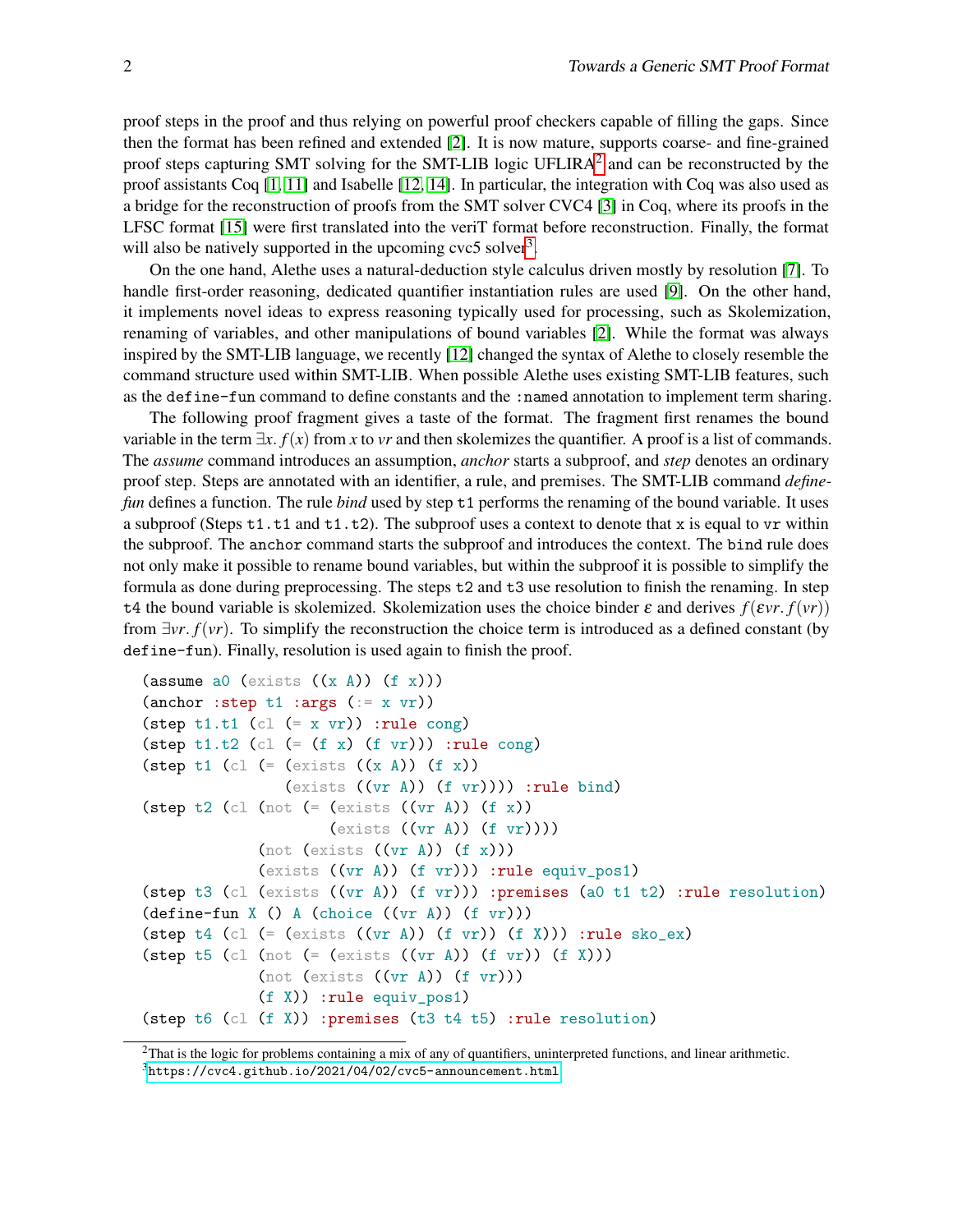The output of Alethe proofs from veriT has now reached a certain level of maturity. The 2021 version of the Isabelle theorem prover was released earlier this year and supports the reconstruction of Alethe proofs generated by veriT. Users of Isabelle/HOL can invoke the smt tactic. This tactic encodes the current proof goal as an SMT-LIB problem and calls an SMT solver. Previously only the SMT solver Z3 was supported. Now veriT is supported too. If the solver produces a proof, the proof is reconstructed within the Isabelle kernel. In practice, users will seldom choose the smt tactic themselves. Instead, they call the Sledgehammer tool that calls external tools to find relevant facts. Sometimes, the external tool finds a proof, but the proof cannot be imported into Isabelle, requiring the user to write a proof manually. The addition of the veriT-powered smt tactic halves [\[14\]](#page-5-9) the rate of this kind of failures. The improvement is especially pronounced for proofs found by CVC4. A key reason for this improvement is the support for the conflicting-instance instantiation technique within veriT. Z3, the singular SMT solver supported previously, does not implement this technique. Nevertheless, it is Alethe that allowed us to connect veriT to Isabelle, and we hope that the support for Alethe in other solvers will ease this connection between powerful SMT solvers and other tools in the future.

The process of implementing proof reconstruction in Isabelle also helped us to improve the proof format. We found both, possible improvements in the format (like providing the Farkas' coefficient for lemmas of linear arithmetic) and in the implementation (by identifying concrete errors). One major shortcoming of the proofs were rules that combined several simplification steps into one. We replaced these steps by multiple simple and well-defined rules. In particular every simplification rule addresses a specific theory instead of combining them. An interesting observation of the reconstruction in Isabelle is that some steps can be skipped to improve performance. For example, the proofs for the renaming of variables are irrelevant for Isabelle since this uses De Bruijn indices. This shows that reconstruction specific optimizations can counterbalance the proof length which is increased by fine-grained rules. We will take this prospect into account as we further refine the format.

#### 2 A Glance Into the Future

The development of the Alethe proof format so far was not a monolithic process. Both practical considerations and research progress — such as supporting fine-grained preprocessing rules — influenced the development process. Due to this, the format is not fully homogeneous, but this approach allowed us to quickly adapt the format when necessary. We will continue this pragmatic approach.

**Speculative Specification.** We are writing a speculative specification.<sup>[4](#page-2-0)</sup> During the development of the Isabelle reconstruction it became necessary to document the proof rules in a coherent and complete manner. When we started to develop the reconstruction there was only an automatically generated list of rules with a short comment for each rule. While this is enough for simple tautological rules, it does not provide a clear definition of the more complex rules such as the linear arithmetic rules. To rectify this, we studied veriT's source code and wrote an independent document with a list of all rules and a clear mathematical definition of each rule. We chose a level of precision for these descriptions that serves the implementer: precise enough to clarify the edge case, but without the details that would make it a fully formal specification. We are now extending this document to a full specification of the format. This specification is speculative in the sense that it will not be cast in stone. It will describe the format as it is in use at any point in time and will develop in parallel with practical support for the format within SMT solvers, proof checkers, and other tools.

<span id="page-2-0"></span><sup>4</sup>The current version is available at <http://www.verit-solver.org/documentation/alethe-spec.pdf>.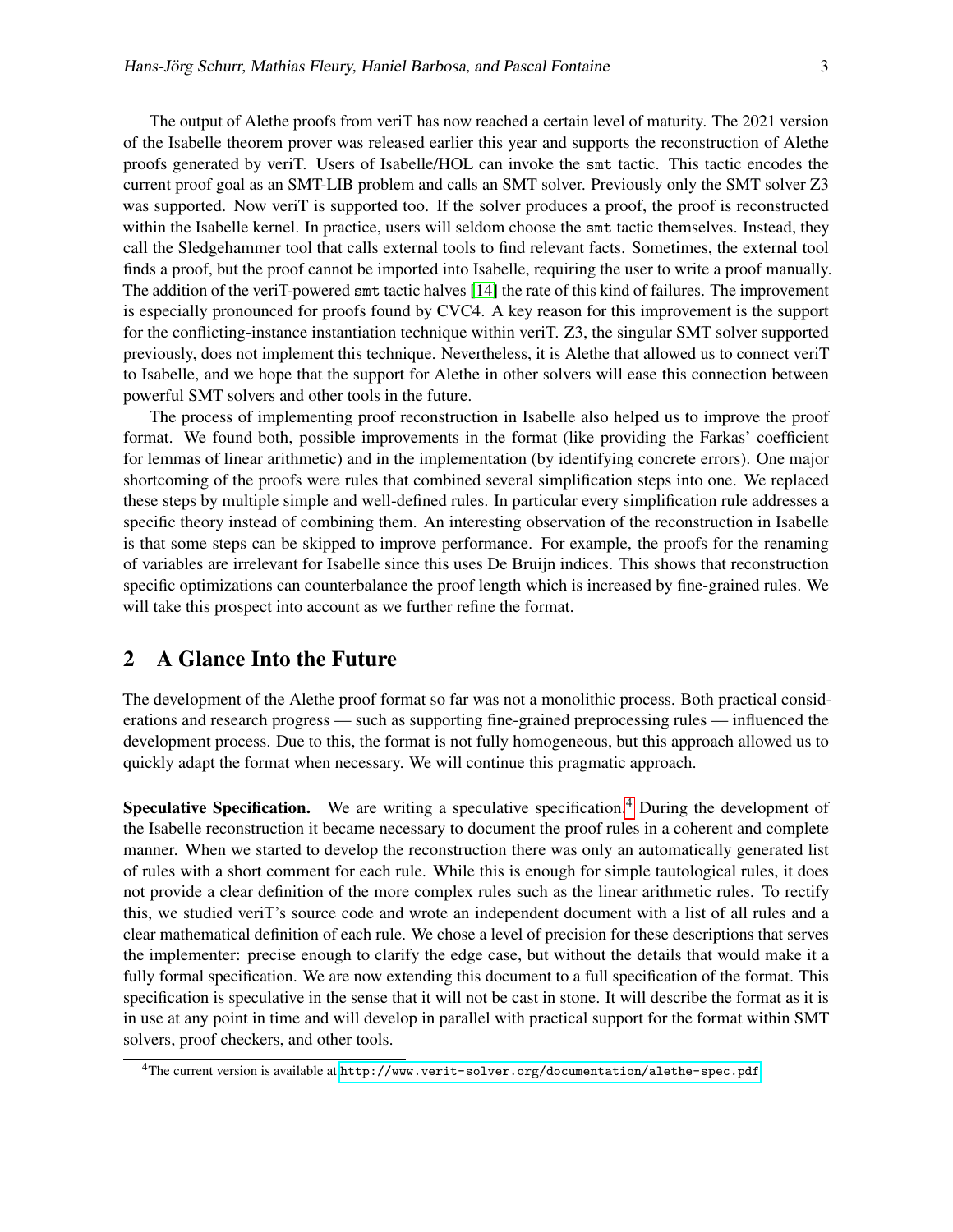Flexible Rules. The next solver that will gain support for the Alethe format is the upcoming cvc5 solver. Implementing a proof format into another solver reveals where the proof format is too tied to the current implementation of verity. On the one hand, new proof rules must be added to the format — e.g., verity does not support the theory of bitvectors, while cvc5 does. When CVC4 was integrated into Coq via a translation of its LFSC proofs into Alethe proofs [\[11\]](#page-5-7), an ad-hoc extension with bitvector rules was made. A revised version of this extension will now be incorporated into the upcoming specification of the format so that cvc5 bitvector proofs can be represented in Alethe. Further extensions to other theories supported by cvc5, like the theory of strings, will eventually be made as well.

Besides new theories, cvc5 can also be stricter than veriT in the usage of some rules. This strictness can simplify the reconstruction, since less search is required. A good example of this is the trans rule that expresses transitivity. This rule has a list of equalities as premises and the conclusion is an equality derived by transitivity. In principle, this rule can have three levels of "strictness":

- 1. The premises are ordered and the equalities are correctly oriented (like in cvc5), e.g.,  $a = b$ ,  $b = c$ , and  $c = d$  implies  $a = d$ .
- 2. The premises are ordered but the equalities might not be correctly oriented (like in veriT), e.g.,  $b = a, c = b$ , and  $d = c$  implies  $d = a$ .
- 3. Neither are the assumptions ordered, nor are the equalities oriented, e.g.,  $c = b$ ,  $b = a$ , and  $d = c$ implies  $d = a$ .

The most strict variant is the easiest to reconstruct: a straightforward linear traversal of the premises suffices for checking. From the point of view of producing it from the solver, however, this version is the hardest to implement. This is due to implementations of the congruence closure decision procedure [\[13,](#page-5-12) [10\]](#page-5-13) in SMT solvers being generally agnostic to the order of equalities, which can lead to implicit reorientations that can be difficult to track. Anecdotally, for cvc5 to achieve this level of detail several months of work were necessary, within the overall effort of redesigning from scratch CVC4's proof infrastructure. Since we cannot assume every solver developer will, or even should, undertake such an effort, all the different levels of granularity must be allowed by the format, each requiring different complexity levels of checking.

To keep the proof format flexible and proofs easy to produce, we will provide different versions of proof rules, with varying levels of granularity as in the transitivity example case above, by *annotating* them. This leverages the rule *arguments*, which are already used by some rules. For example, the Farkas' coefficient of the linear arithmetic rule are provided as arguments. This puts pressure on proof checkers and reconstruction in proof assistants to support all the variants or at least the most general one (at the cost of efficiency). Hence, our design principle here is that the annotation is optional: the absence of an annotation denotes the least strict version of the rule.

Powerful Tooling. We believe that powerful software tools may greatly increase the utility of a proof format. Towards this end we have started implementing an independent proof checker for Alethe. In contrast to a proof-assistant-based reconstruction, this checker will not be structured around a small, trusted kernel, and correct-by-construction extensions. Instead, the user would need to trust the implementation does not lead to wrong checking results. Instead, its focus is on performance, support for multiple features and greater flexibility for integrating extensions and refinements to the format. The Isabelle checker is currently not suited to this task — one major issue is that it does not support SMT-LIB input files.<sup>[5](#page-3-0)</sup>

<span id="page-3-0"></span><sup>5</sup>A version capable of doing so was developed for Z3 but it was unfortunately lost.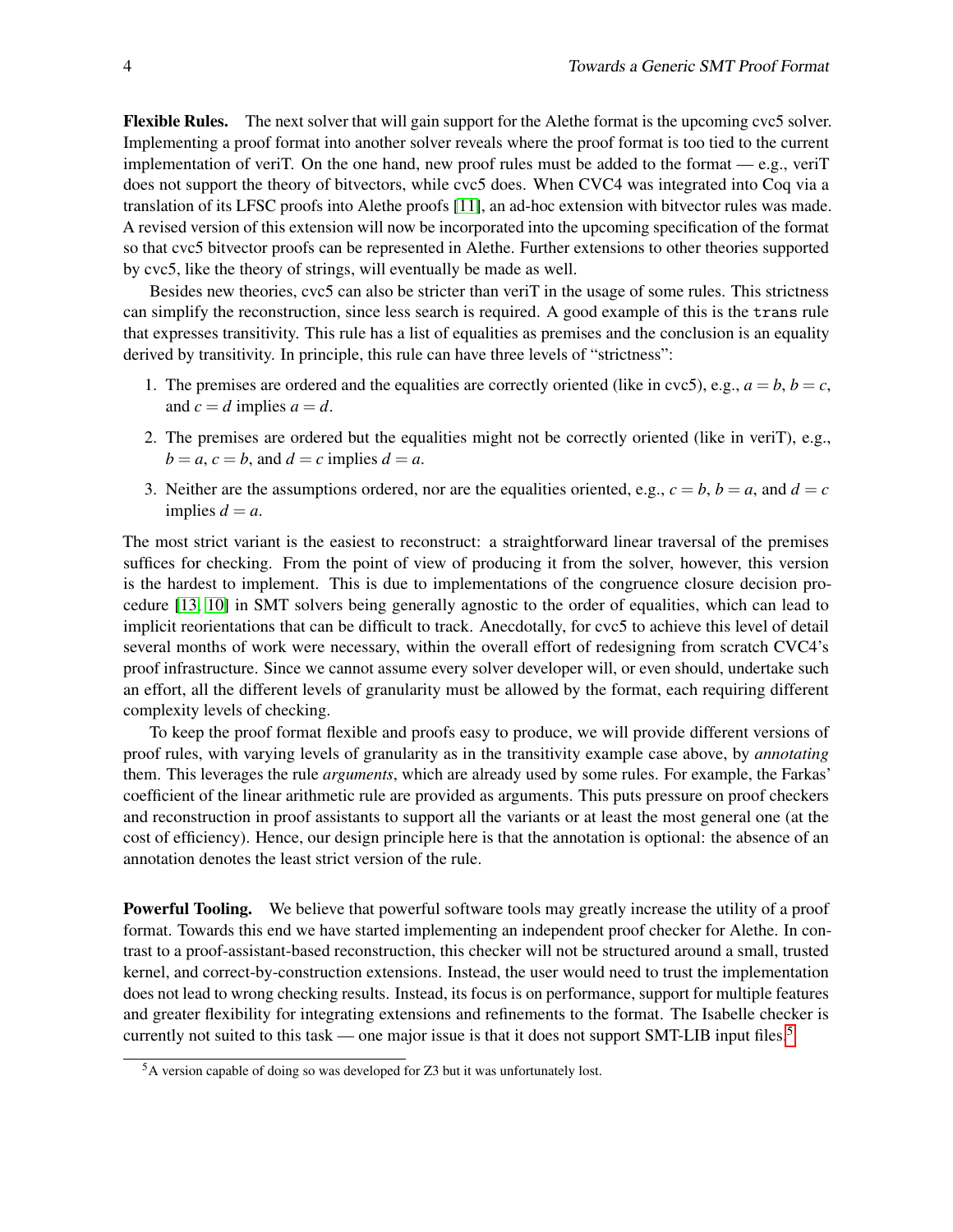This independent checker will also serve as a proof "elaborator". Rather than checking, it will also allow converting a coarse-grained proof, containing implicit steps, to a fine-grained one, with more detailed steps. The resulting proof can then be more efficiently checked by the tool itself or via proofassistant reconstructions. An example of such elaboration is the transitivity rule. If the rule is not in its most detailed version, with premises in the correct order and none implicitly reordered, it can be elaborated by greedily reordering the premises and adding proof steps using the symmetry of equality. Note however that in the limit detailing coarse-grained steps can be as hard as solving an SMT problem. Should such cases arise, the checker will rely on internal proof-producing procedures capable of producing a detailed proof for the given step. At first the veriT and cvc5 solvers, which can produce fine-grained proofs for several aspects of SMT solving, could be used in such cases.

A nice side effect of the use of an external checker is that it could prune useless steps. Currently SMT solvers keep a full proof trace in memory and print a pruned proof after solving finishes. This is in contrast to SAT solvers that dump proofs on-the-fly. For SAT proofs, the pruned proof can be obtained from a full trace by using a tool like DRAT-TR IM. There is some ongoing work by Nikolaj Bjørner on Z3 to also generate proofs on-the-fly, but it is not clear how to support preprocessing and quantifiers.<sup>[6](#page-4-1)</sup>

#### 3 Conclusion

We have presented on overview of the current state of the Alethe proof format and some ideas on how we intend to improve and extend the format, as well as supporting tools. In designing a new proof format supported across two solvers we hope to provide a first step towards a format adopted by more solvers. This format allows several levels of detail, and is thus flexible enough to reasonably easily produce proofs in various contexts. We intend to define a precise semantics at each level though. This distinguishes our format from other approaches, such as the TSTP format [\[16\]](#page-5-14), that are probably easier to adopt but only specify the syntax, leading to very different proofs generated by the various provers supporting it.

One limit of our approach for proofs is that we cannot express global transformations like symmetry breaking. SAT solvers are able to add clauses (DRAT clauses) such that the overall problems is equisatisfiable. It is unclear however how to add such clauses in the SMT context.

Overall, we hope to get feedback from users and developers to see what special needs they have and exchange ideas on the proof format.

Acknowledgment We thank Bruno Andreotti for ongoing work on the proof checker and Hanna Lachnitt for ongoing work on the cvc5 support. We are grateful for the helpful comments provided to us by the anonymous reviewers. The first author has received funding from the European Research Council (ERC) under the European Union's Horizon 2020 research and innovation program (grant agreement No. 713999, Matryoshka). The second author is supported by the LIT AI Lab funded by the State of Upper Austria.

### References

<span id="page-4-0"></span>[1] Michaël Armand, Germain Faure, Benjamin Grégoire, Chantal Keller, Laurent Théry & Benjamin Werner (2011): *A Modular Integration of SAT/SMT Solvers to Coq through Proof Witnesses*. In Jean-Pierre Jouannaud & Zhong Shao, editors: Certified Programs and Proofs, LNCS 7086, Springer, pp. 135–150, doi[:10.1007/978-](http://dx.doi.org/10.1007/978-3-642-25379-9_12) [3-642-25379-9](http://dx.doi.org/10.1007/978-3-642-25379-9_12) 12.

<span id="page-4-1"></span><sup>6</sup><https://github.com/Z3Prover/z3/discussions/4881>